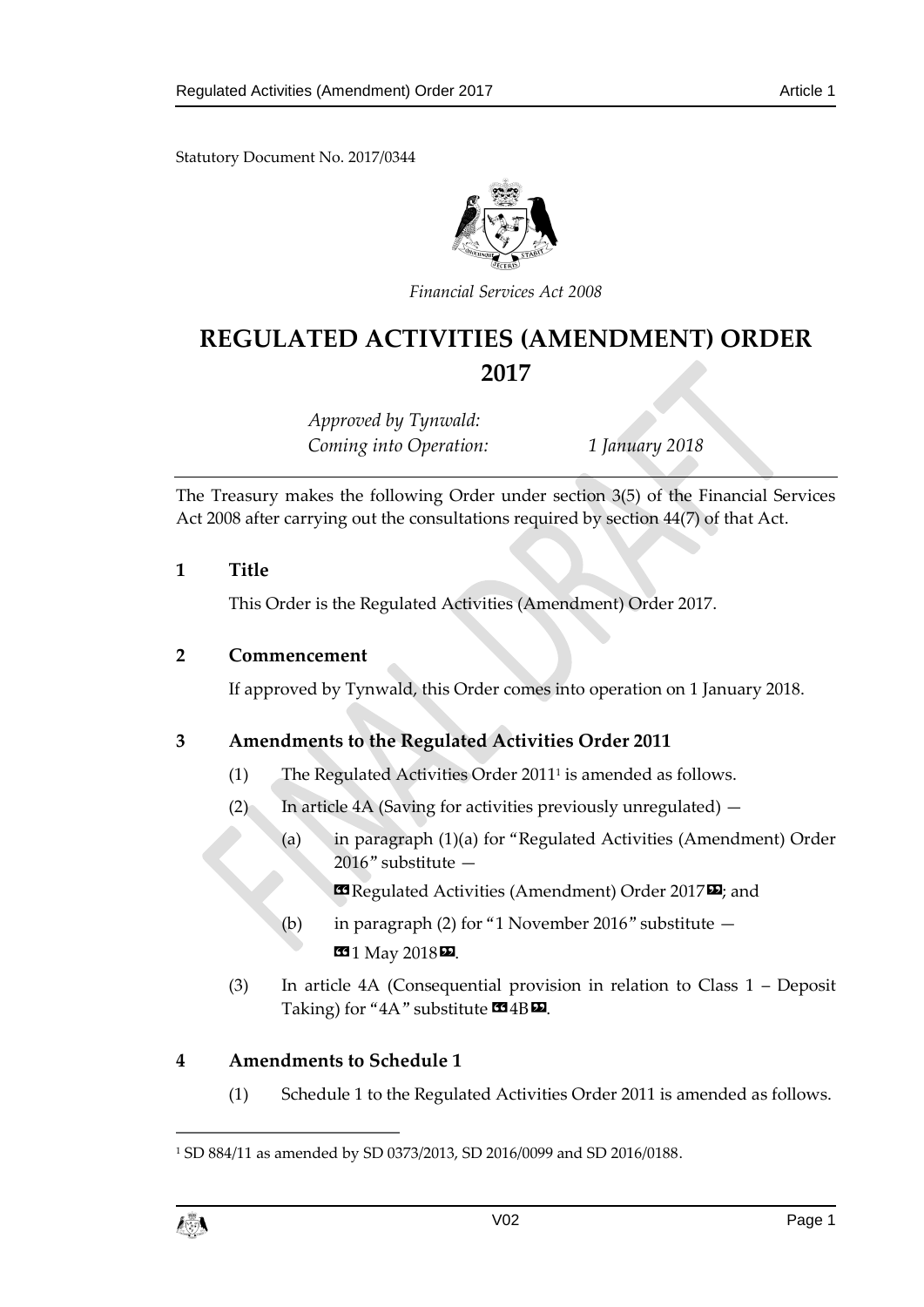- (2) In Class 1 Deposit Taking (Interpretation)
	- (a) at the beginning of the paragraph, omit " $(1)$ "; and
	- (b) at the end of sub-paragraph (c) for ";" substitute  $\mathbf{G}$ .  $\mathbf{D}$ .
- (3) In Class 3 Services to Collective Investment Schemes
	- (a) omit the exclusion set out in relation to paragraph (11) and insert **EF**The exclusion in relation to paragraph (11) has been removed. $\mathbf{E}$ ;
	- (b) under "Interpretation"
		- (i) for "(1) For the purpose of Class  $3 (a)$  the following terms have the same meanings as in the Collective Investment Schemes Act 2008 —" substitute —

**«**For the purpose of Class 3 the following terms have the same meanings as in the Collective Investment Schemes Act 2008  $\Sigma$ ; and

- (ii) omit paragraph (2).
- (4) In Class 8 Money Transmission Services (Exclusions)
	- (a) for sub-paragraph  $8(h)(b)$  substitute  $-$

 $\Phi$  payment transactions between the payer and the payee through a commercial agent authorised in an agreement to negotiate or conclude the sale or purchase of goods or services on behalf of either the payer or the payee but not both the payer and the payee; $\mathbf{E}$ ;

(b) for sub-paragraph  $8(h)(e)$ , for "payment service user" substitute

## **E** payer;

 $\rightarrow$ 

for sub-paragraph  $8(h)(f)$  substitute  $-$ 

**ED** cash-to-cash currency exchange operations where the funds are not held on a payment account;  $\mathbf{E}$ ;

- (d) for sub-paragraph  $8(h)(j)(iv)$  to (v) substitute  $-$ 
	- $\mathbf{G}(iv)$  information technology;
		- (v) communication network provision; and
		- (vi) the provision and maintenance of terminals and devices used for payment services;  $\Sigma$ ;
- (e) for sub-paragraph  $8(h)(k)$  substitute  $-$

**EI** services based on specific payment instruments that can be used only in a limited way and —

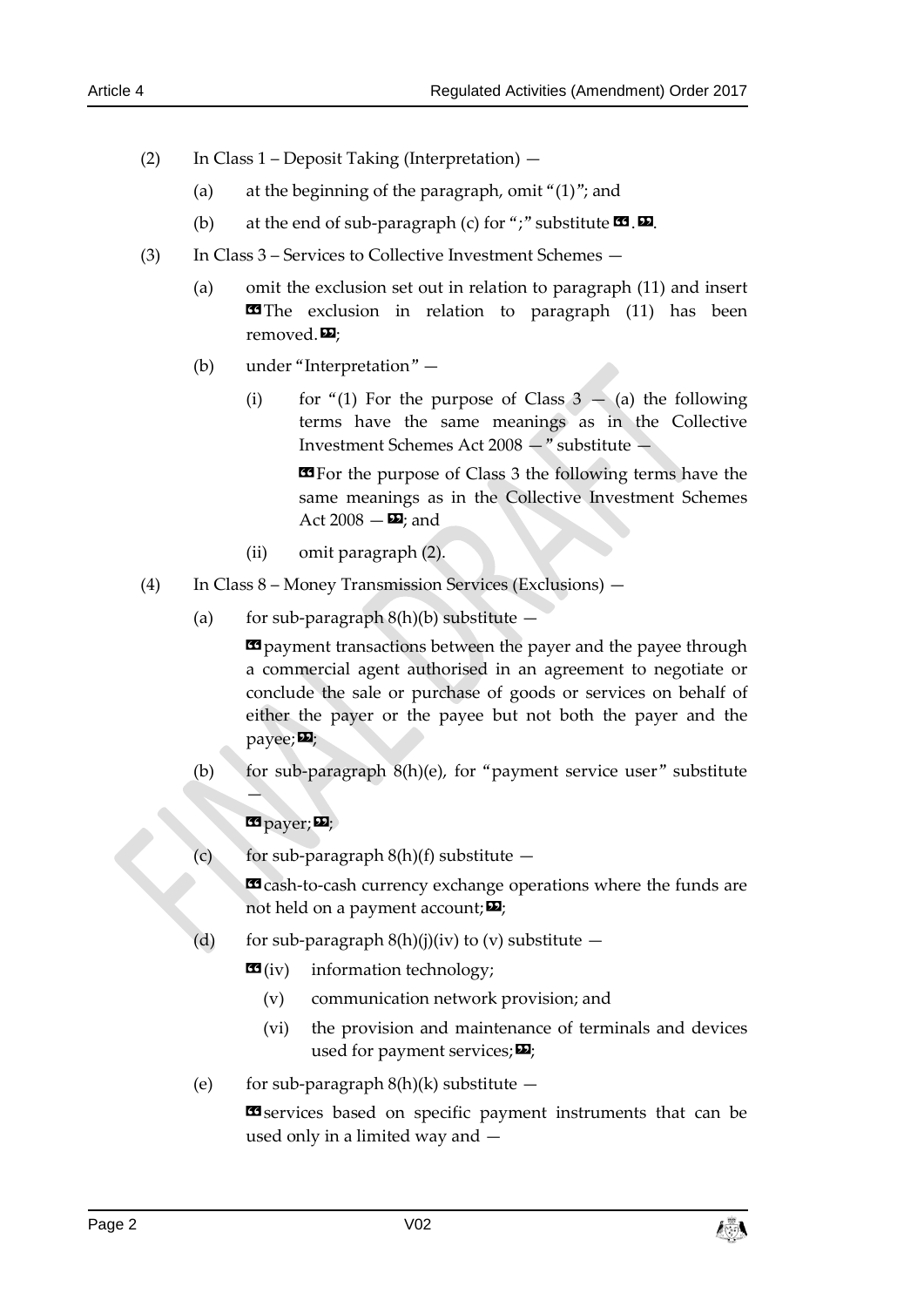- (i) allow the holder to acquire goods or services only in the issuer's premises;
- (ii) allow the holder to acquire goods or services only within a limited network of service providers which have direct commercial agreements with the issuer;
- (iii) may be used only to acquire a very limited range of goods or services; or
- (iv) are valid only in the Isle of Man or in a single jurisdiction, are provided at the request of an undertaking or a public sector entity, and are regulated by a national or regional public authority for specific social or tax purposes to acquire specific goods or services from suppliers which have a commercial agreement with the issuer,

and for these purposes the "issuer" is the person who issues the instrument in question;  $\boldsymbol{\mathsf{\Xi}}$ ;

(f) for sub-paragraph  $8(h)(l)$  after "payment transactions" insert  $-$ 

**E9**, initiated through a provider of electronic communications networks or services, where such initiation is in addition to electronic communications services for a subscriber to the network or service  $\mathbf{E}$ ;

- (g) for sub-paragraph  $8(h)(n)$  after "payment transactions" insert  $-$ **«**and related services
- (h) for sub-paragraph  $8(h)(o)$  substitute  $-$

**E9** cash withdrawals provided through automated teller machines, where the provider —

- (i) is acting on behalf of one or more card issuers;
- (ii) is not party to the framework contract with the customer withdrawing money from a payment account; and (i)  $\therefore$ <br>
(ii) is not party to the Irame withdrawing money from a pay<br>
(iii) does not conduct any other pay<br>
(i) for sub-paragraph 8(i)(a) substitute —
	- (iii) does not conduct any other payment service.  $\mathbf{E}$ ;
	-

 **(a) monetary value stored on instruments that can be used only** in a limited way to acquire goods or services —

- (i) in or on the electronic money issuer's premises; or
- (ii) either within a limited network of service providers which have direct commercial agreements with the electronic money issuer;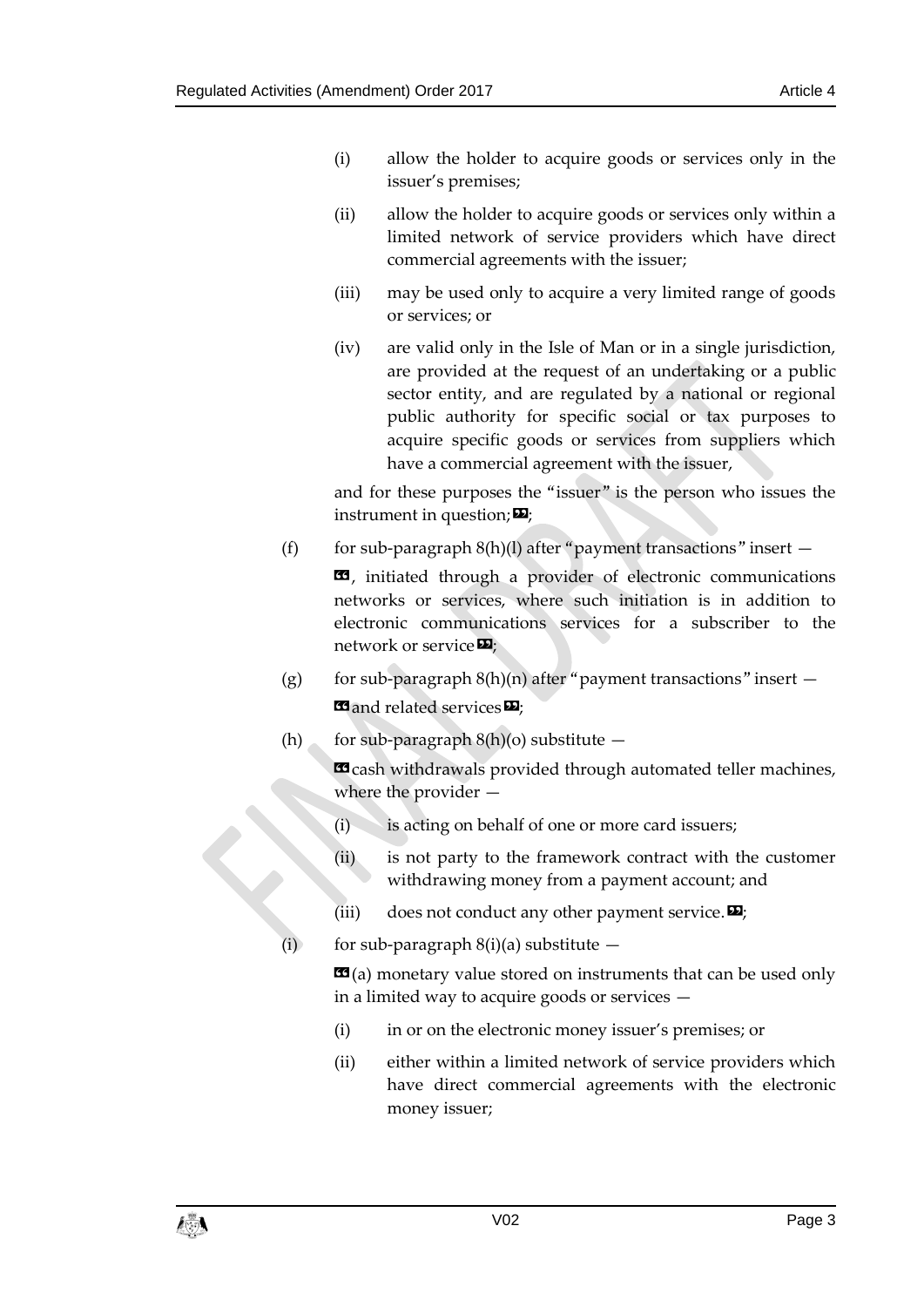- (iii) may be used only for a limited range of goods or services; or
- (iv) are valid only in the Isle of Man or in a single jurisdiction, are provided at the request of an undertaking or a public sector entity, and are regulated by a national or regional public authority for specific social or tax purposes to acquire specific goods or services from suppliers which have a commercial agreement with the issuer;  $\mathbf{E}$ ;

## **5 Amendments to Schedule 2 – Part 1 – Definitions**

- (1) Part 1 of Schedule 2 to the Regulated Activities Order 2011 is amended as follows.
- (2) For the definition of "close relative", substitute —

**E** in relation to an individual, means a child, step-child, parent, stepparent, brother, sister, step-brother, step-sister or spouse of that individual; $\mathbf{E}$ .

- (3) For the definition of "investment"
	- (a) in sub-paragraph (f), omit "including a share in, or security of, an open-ended investment company";
	- (b) after sub-paragraph (j) insert —

 $\mathbf{G}$ (ja) in relation to activities falling within paragraph (6) or (7) of Class 2 only, rights under a personal pension scheme; $\boldsymbol{\Sigma}$ .

(4) After the definition of "nominee company", insert —

«occupational pension scheme has the meaning given in section 1 of the Pension Schemes Act 1993 (of Parliament) as it has effect in the Isle of  $Man: 22$ .

- (5) Omit the definition of "open-ended investment company".
- (6) For the definition of "payment transaction", after "initiated by the payer or payee," insert —

**ED** or on behalf of the payer, **ED**.

(7) After the definition of "person", insert —

**EX** personal pension scheme means a scheme or arrangement which is not an occupational pension scheme and which is comprised of one or more instruments or agreements, having or capable of having effect so as to provide benefits to or in respect of people —

- (a) on retirement;
- (b) on having reached a particular age; or

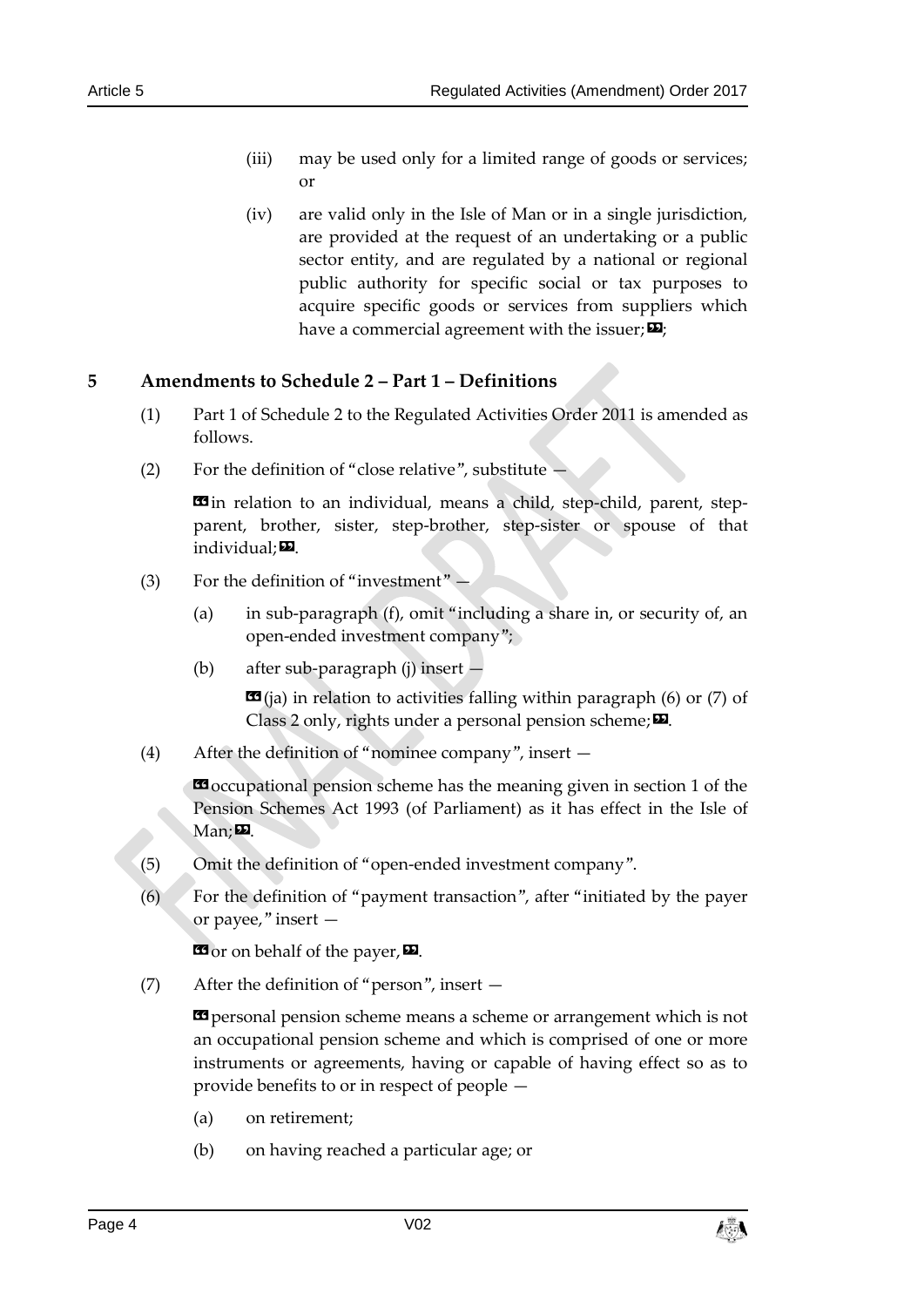(c) on termination of service in an employment; $\boldsymbol{\mathsf{\Xi}}$ .

**MADE**

**A.L. CANNAN** *Minister for the Treasury*

 $\mathbf{C}$